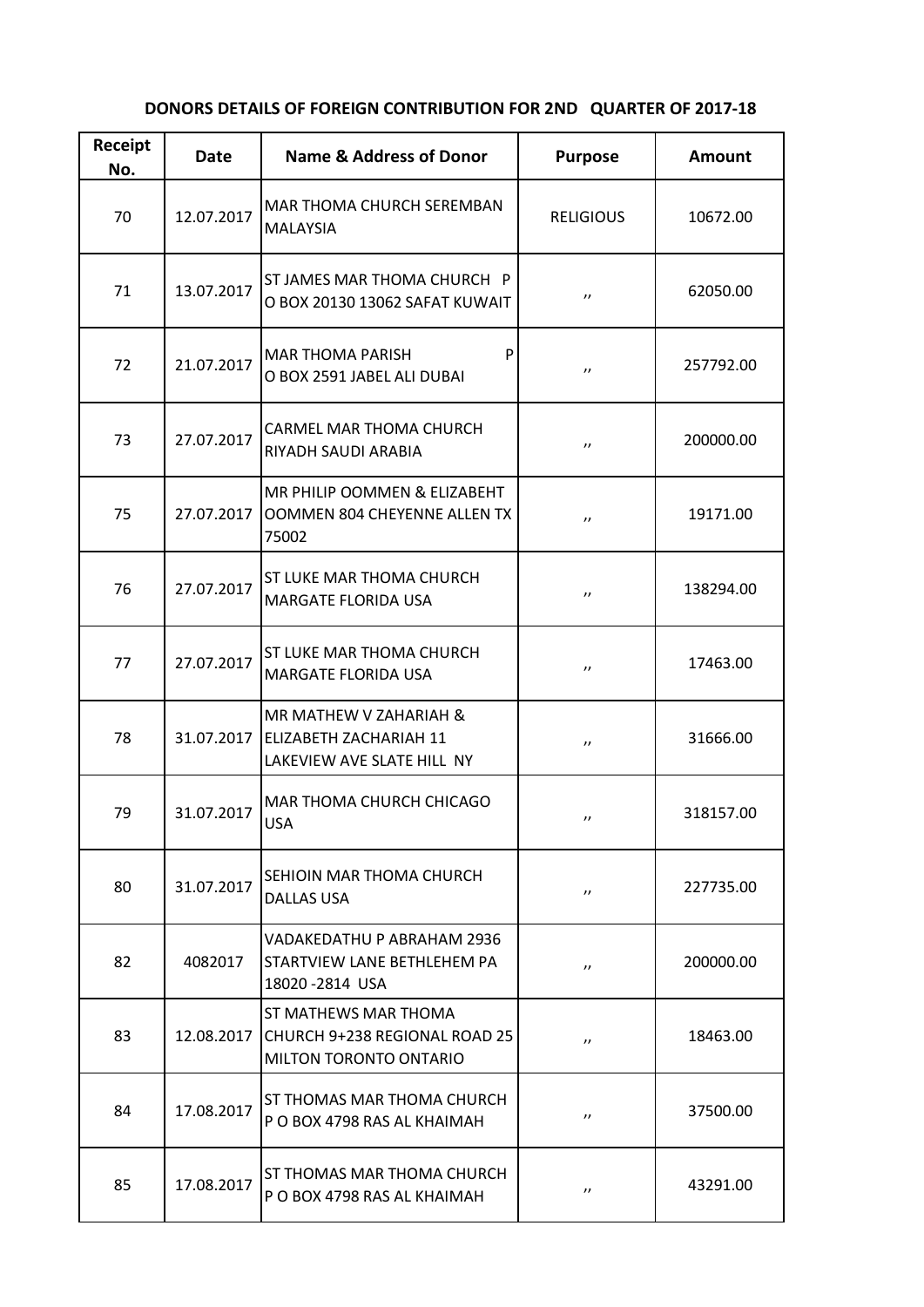| 86  | 17.08.2017 | ST THOMAS MAR THOMA CHURCH<br>P O BOX 4798 RAS AL KHAIMAH                       | $^{\prime\prime}$ | 43013.00  |
|-----|------------|---------------------------------------------------------------------------------|-------------------|-----------|
| 87  | 17.08.2017 | <b>ST THOMAS MAR THOMA CHURCH</b><br>P O BOX 4798 RAS AL KHAIMAH                | $^{\prime\prime}$ | 5220.00   |
| 88  | 18.08.2017 | <b>MAR THOMA CHURCH P O BOX</b><br>18972 AL-AIN                                 | $^{\prime\prime}$ | 259415.00 |
| 89  | 21.08.2017 | <b>ST JAMES MAR THOMA CHURCH</b><br>ROCKLAND HILL BURN NEW YORK<br><b>USA</b>   | $^{\prime\prime}$ | 101191.00 |
| 90  | 21.08.2017 | <b>MAR THOMA CHURCH DALLAS</b><br><b>FARMERS BRANCH USA</b>                     | $^{\prime\prime}$ | 32950.00  |
| 91  | 21.08.2017 | <b>ST JAMES MAR THOMA CHURCH</b><br>LONDON U K                                  | $^{\prime\prime}$ | 218612.00 |
| 93  | 21.08.2017 | <b>ST THOMAS MAR THOMA CHURCH</b><br>34 MORRIS ST YONKERS NEW YORK<br>10705 USA | $^{\prime\prime}$ | 76271.00  |
| 94  | 21.08.2017 | TABORE MAR THOMA CHURCH<br><b>MANCHESTER UK</b>                                 | $^{\prime\prime}$ | 171744.00 |
| 96  | 22.08.2017 | MAR THOMA PARISH MERIYANA<br><b>HALL KUWAIT CITY</b>                            | $^{\prime\prime}$ | 283710.00 |
| 97  | 22.08.2017 | <b>MAR THOMA PARISH MERIYANA</b><br><b>HALL KUWAIT CITY</b>                     | $^{\prime\prime}$ | 161700.00 |
| 98  | 29.08.2017 | MR GEORGE JOHN B/K 14 # 15-178<br><b>MARINE TERRACE SINGAPORE -</b><br>440014   | $^{\prime\prime}$ | 100000.00 |
| 99  | 01.09.2017 | <b>GFENERAL SECRETARY, BIBLE</b><br>SOCIETY OF MALAYSIA                         | $^{\prime\prime}$ | 31500.00  |
| 100 | 06.09.2017 | <b>MAR THOMA CHURCH BRISBANE</b><br><b>AUSTRALIA</b>                            | $^{\prime\prime}$ | 87538.00  |
| 101 | 11.09.2017 | MAR THOMA CHURCH 149 ROYAL<br>PARADE PARK VILLE VIC 3052<br><b>MELBOURNE</b>    | $^{\prime\prime}$ | 151000.00 |
| 102 | 11.09.2017 | MAR THOMA CHURCH 149 ROYAL<br>PARADE PARK VILLE VIC 3052<br><b>MELBOURNE</b>    | $^{\prime\prime}$ | 131240.00 |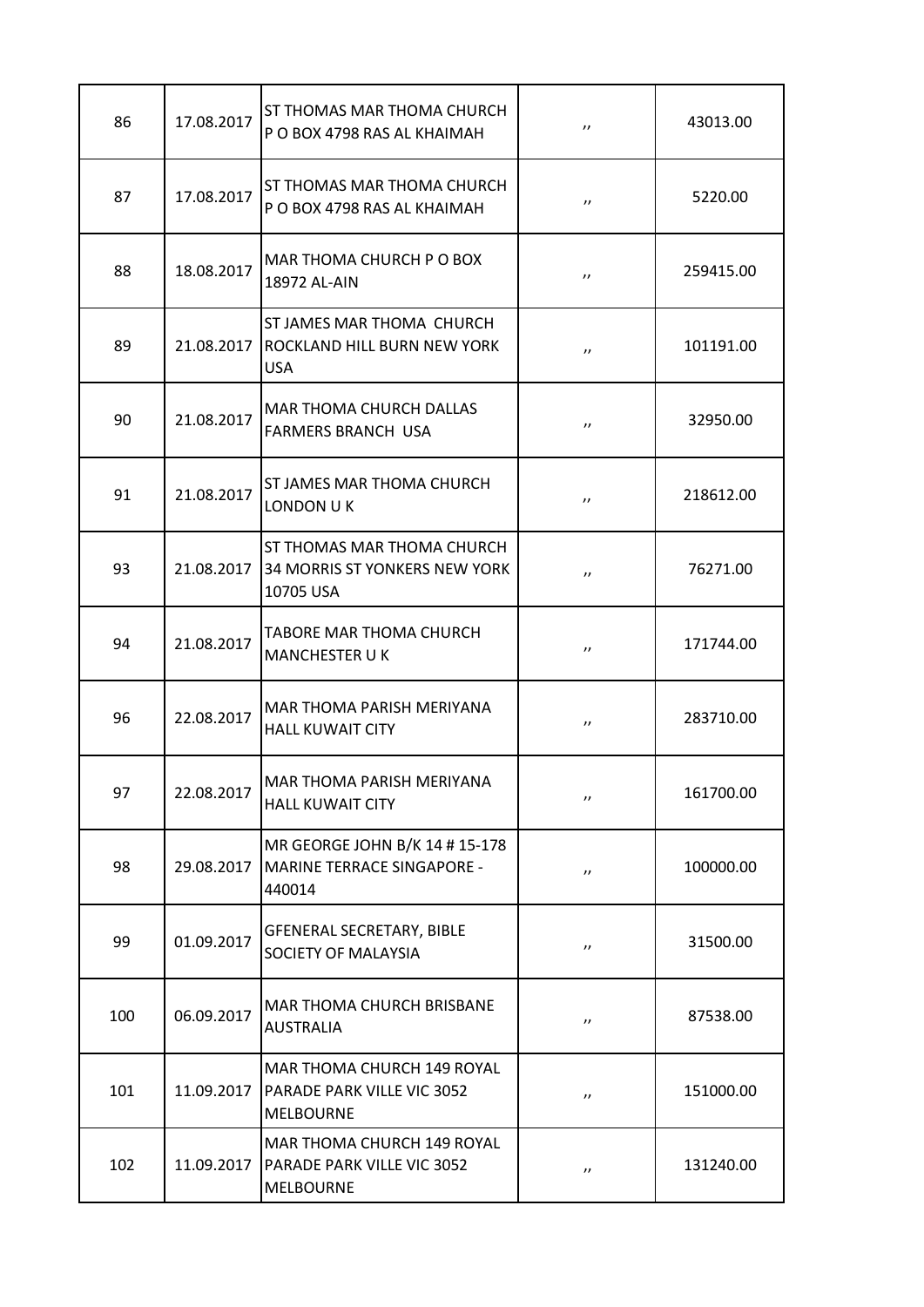| 103 | 14.09.2017 | DR NINAN THOMAS 700 SYPRESS<br>HILL DRIVE GAITHERSBURG MD<br>20879                       | $^{\prime\prime}$ | 12682.00  |
|-----|------------|------------------------------------------------------------------------------------------|-------------------|-----------|
| 104 | 14.09.2017 | <b>MR JACOB CHACKO 66 RICHARD</b><br>SAVE STATEN ISLAND NY 10314                         | $^{\prime\prime}$ | 31705.00  |
| 105 | 14.09.2017 | MRS JEENA PHILIPS 1729 EAST AVE<br>MCLEAN VA 22101-4716                                  | $^{\prime\prime}$ | 31705.00  |
| 106 | 14.09.2017 | MR RAJI C JACOB 66 ORCHIRD AVE<br><b>STATEN ISLAND NY 10314-4137</b>                     | $^{\prime\prime}$ | 15853.00  |
| 107 | 14.09.2017 | <b>REV RENI K ABRAHAM 3</b><br><b>DEWHURST STREET STATEN ISLAND</b><br>NY 10314          | $^{\prime\prime}$ | 31705.00  |
| 108 | 14.09.2017 | <b>MR SONNY VARUGHESE STATEN</b><br><b>ISLAND</b>                                        | $^{\prime\prime}$ | 63411.00  |
| 109 | 14.09.2017 | <b>MAR THOMA CHURCH 134 FABER</b><br>STREET STATEN ISLAND NY 10302                       | $^{\prime\prime}$ | 63411.00  |
| 110 | 14.09.2017 | SINAI MAR THOMA CENTRE 2320<br><b>SOUTH MERRICK AVENUE NEW</b><br><b>YORK</b>            | $^{\prime\prime}$ | 317064.00 |
| 111 | 15.09.2017 | MR VARKEY ABRAHAM 426 HILL<br>SIDE AVE WILLISTON PARKNY 11596                            | $^{\prime\prime}$ | 31705.00  |
| 112 |            | DR MOLLY ZACHARIAH 6632<br>15.09.2017   MEADOW RIDGE CT NORTH<br>RICHLAND HILLS TX 76180 | $^{\prime\prime}$ | 12682.00  |
| 113 | 15.09.2017 | MR VARUGHESE M VARUGHESE 113<br>PATTON VLOD NEW RYDE PARK NY<br>11040                    | $^{\prime\prime}$ | 15853.00  |
| 114 | 15.09.2017 | DIRECTOR HANOVER COMMUNITY<br><b>BANK NEW YORK</b>                                       | $^{\prime\prime}$ | 31705.00  |
| 115 | 15.09.2017 | MR N P DEY 5 QUEENS COURT<br>ORANGE BURGH NY 10962-1908                                  | $^{\prime\prime}$ | 15853.00  |
| 116 | 15.09.2017 | <b>MR ABRAHAM THOMAS 29</b><br><b>ISEVENTH ST GARDEN CITY PARK NY</b><br>11040           | $^{\prime\prime}$ | 15853.00  |
| 117 | 15.09.2017 | MR SHANU V ABRAHAM 196<br>MOHAWK AVE DEER PARK NY<br>11729                               | $^{\prime\prime}$ | 6341.00   |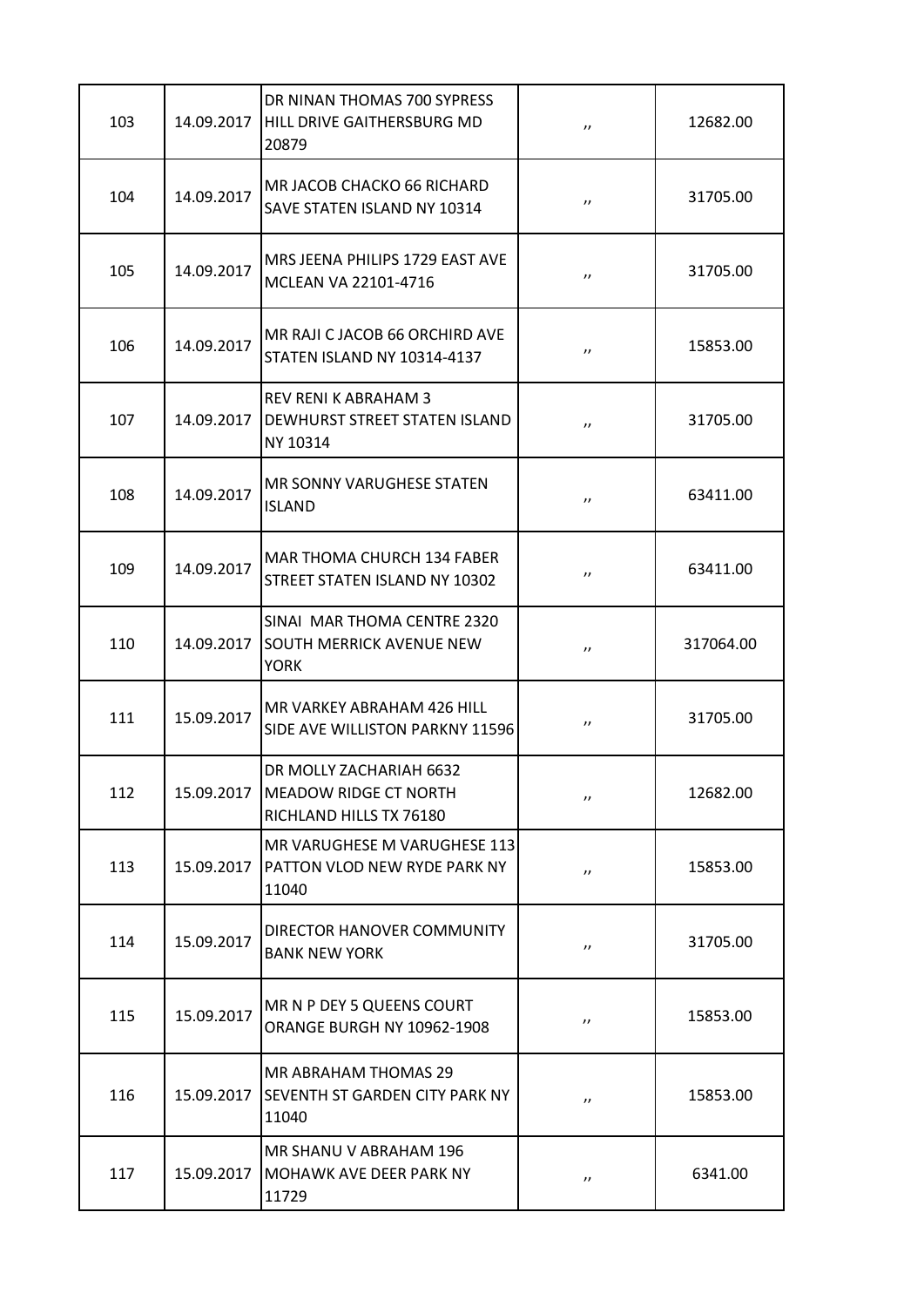| 118 | 15.09.2017 | MR KOSHY VARGHESE 49 KETCHAM<br>RD HICKSVILLE NY 11801-2027                     | $^{\prime\prime}$ | 15853.00  |
|-----|------------|---------------------------------------------------------------------------------|-------------------|-----------|
| 119 | 15.09.2017 | MR KOSHYKUNJU K NINAN 2311<br><b>PEARL BALL AVE BRONX NY</b><br>10469           | $^{\prime\prime}$ | 15853.00  |
| 120 | 15.09.2017 | <b>MR ZACHARIAH VARGHESE 19</b><br><b>BREGMAN AVE HUDE PARK NY</b><br>11040     | $^{\prime\prime}$ | 31705.00  |
| 121 | 15.09.2017 | MRS ASHA MARY MATHEWS 4803<br>MEADOWGLEN DR PEARLAND TX<br>77584-8621           | $^{\prime\prime}$ | 31705.00  |
| 122 | 15.09.2017 | MAR THOMA CHURCH BANTING<br><b>MALAYSIA</b>                                     | $^{\prime\prime}$ | 76021.00  |
| 123 | 15.09.2017 | MR P CHACKO28 N DEBAUN AVE<br>UNIT 103SUFFERN NY 10901                          | $^{\prime\prime}$ | 31705.00  |
| 124 | 15.09.2017 | MR THOMAS K JOSE 212 HALES AVE<br>STATEN ISLAND NY 10312                        | $^{\prime\prime}$ | 31705.00  |
| 125 | 15.09.2017 | MR SAMUEL V CHACKO 11 BURNS<br>AVE HICKVILLE NY 11801                           | $^{\prime\prime}$ | 31705.00  |
| 126 | 18.09.2017 | REV M M THOMAS IMMANUEL<br>MAR THOMA PARISH P O BOX 3660<br><b>FUJAIRAH UAE</b> | $^{\prime\prime}$ | 95000.00  |
| 127 | 20.09.2017 | <b>IMMANUEL MAR THOMA PARIHS P</b><br>O BOX 19264 DOHA QATAR                    | $^{\prime\prime}$ | 110250.00 |
| 128 | 27.09.2017 | MR ANIL THOMAS 947 LAKEVILLE<br>ROAD NEW HYDE PARK NY 11040                     | $^{\prime\prime}$ | 12623.00  |
| 129 | 27.09.2017 | MR PHILIP CHERIAN 91-06 219YH<br>STREET QUEENS VILLAGE NY USA<br>11428          | $^{\prime\prime}$ | 6263.00   |
| 130 | 27.09.2017 | MS DEBIV PHILIP 91-06 219YH<br>STREET QUEENS VILLAGE NY USA<br>11428            | $^{\prime\prime}$ | 12623.00  |
| 131 | 27.09.2017 | ST LUKE'S MAR THOMA CHURCH<br><b>MARGATE FLORIDA USA</b>                        | $^{\prime\prime}$ | 34696.00  |
| 132 | 27.09.2017 | ST LUKE'S MAR THOMA CHURCH<br><b>MARGATE FLORIDA USA</b>                        | $^{\prime\prime}$ | 222473.00 |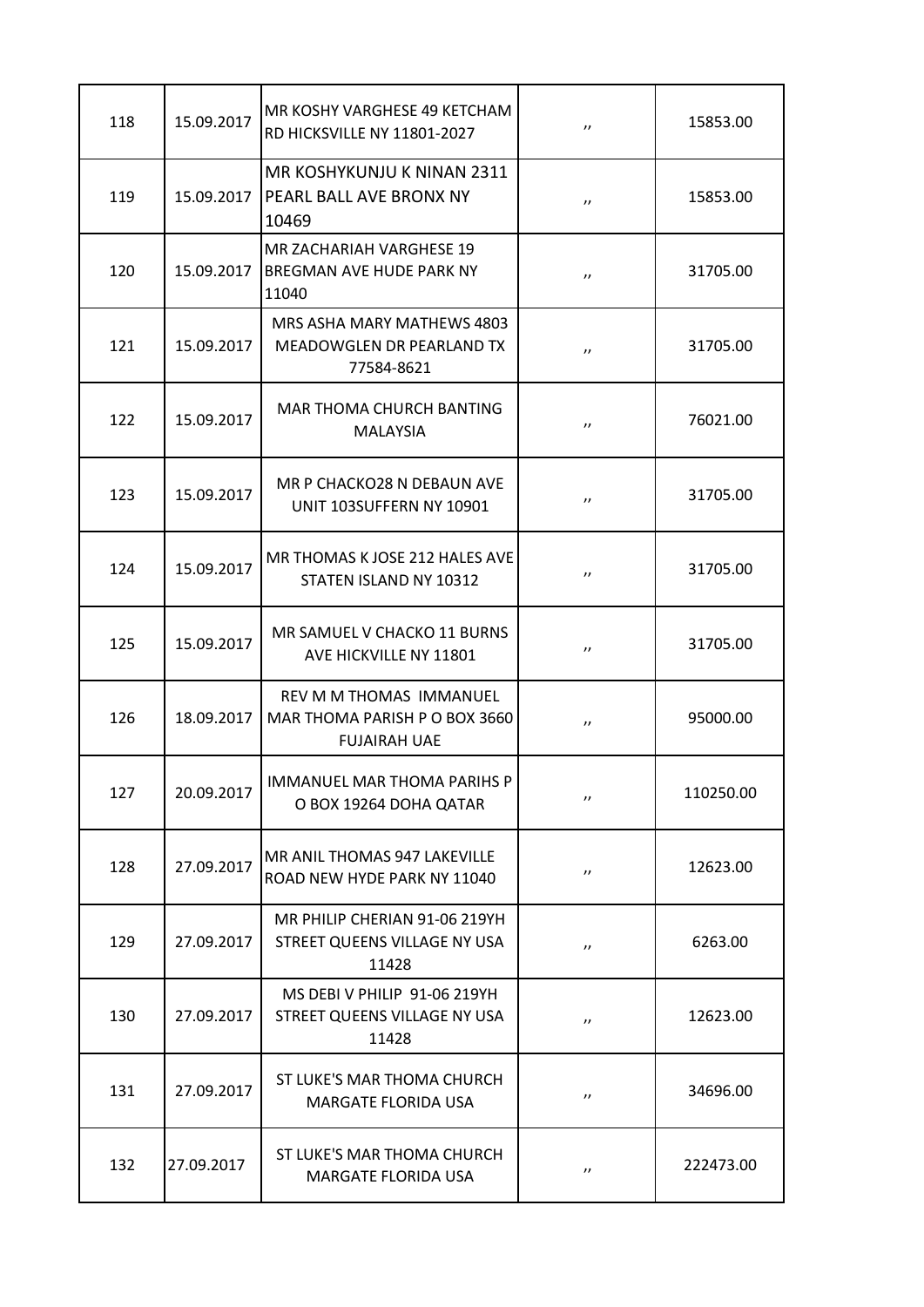| 133 | 27.09.2017 | ST LUKE'S MAR THOMA CHURCH<br><b>MARGATE FLORIDA USA</b>                             | $^{\prime\prime}$     | 135327.00 |
|-----|------------|--------------------------------------------------------------------------------------|-----------------------|-----------|
| 134 | 27.09.2017 | <b>COUNCIL OF MAR THOMA</b><br><b>PARISHES IN EUROPE</b>                             | $^{\prime\prime}$     | 420352.00 |
| 135 | 27.09.2017 | <b>DR K JOHN USA</b>                                                                 | $^{\prime\prime}$     | 21018.00  |
| 136 | 27.09.2017 | COUNCIL OF MAR THOMA<br><b>PARISHES IN EUROPE</b>                                    | $^{\prime\prime}$     | 126106.00 |
| 137 | 27.09.2017 | MR PHILIP P MATHEW 790 RT 10<br><b>WEST RANDOLPJ NJ</b>                              | $^{\prime\prime}$     | 31782.00  |
| 138 | 27.09.2017 | MS ELIZABETH JOHN 243<br>LIVINGSTON DR HICKORYCREEK TX                               | $^{\prime\prime}$     | 63564.00  |
| 139 | 27.09.2017 | MR SASIDHARAN NAIR 4935<br>PLANTATION RUN DR SUGAR LAND<br>TX                        | $^{\prime\prime}$     | 15954.00  |
| 140 | 27.09.2017 | REV P C SAJI 3621 CANYON OAKS<br>DR CARROLTON TEXAS 75007 USA                        | $^{\prime\prime}$     | 12713.00  |
| 141 | 28.09.2017 | MR BABU T CHERIAN PH 512-168-<br>1457 2316 PARADISE RIDGE ROUNS<br>ROCK TX 8665-2911 | $^{\prime\prime}$     | 15891.00  |
| 142 | 28.09.2017 | REV SONU SKARIAH VARGHESE<br>5233 17TH STREET LUBBOCK TEXAS<br>79416                 | $^{\prime\prime}$     | 12713.00  |
| 143 | 28.09.2017 | DR P JOHN LINCOLN 2310 INDIANA<br>AVE 795-7998 LUBBOCK TX 79410-<br>2142             | $\boldsymbol{\prime}$ | 31782.00  |
| 144 | 28.09.2017 | IMMANUEL MAR THOMA CHURCH<br>101 E 81ST ST LUBBOCK TEXAS<br>79404                    | $\boldsymbol{\prime}$ | 19069.00  |
| 145 | 28.09.2017 | MAR THOMA CHURCH 103-10<br>104TH ST OZONE PARK EPHIPHANY<br><b>NEW YORK</b>          | $^{\prime\prime}$     | 158909.00 |
| 146 | 28.09.2017 | MR THOMAS AMBALAVELIL 3508<br>ACROPILA WAY PLA NO TX 75074                           | $^{\prime\prime}$     | 12713.00  |
| 147 | 28.09.2017 | ST JOHNS MAR THOMA CHURCH 90-<br>33 213 STREET QUEENS VILLAGE<br><b>NEW YORK</b>     | $^{\prime\prime}$     | 63564.00  |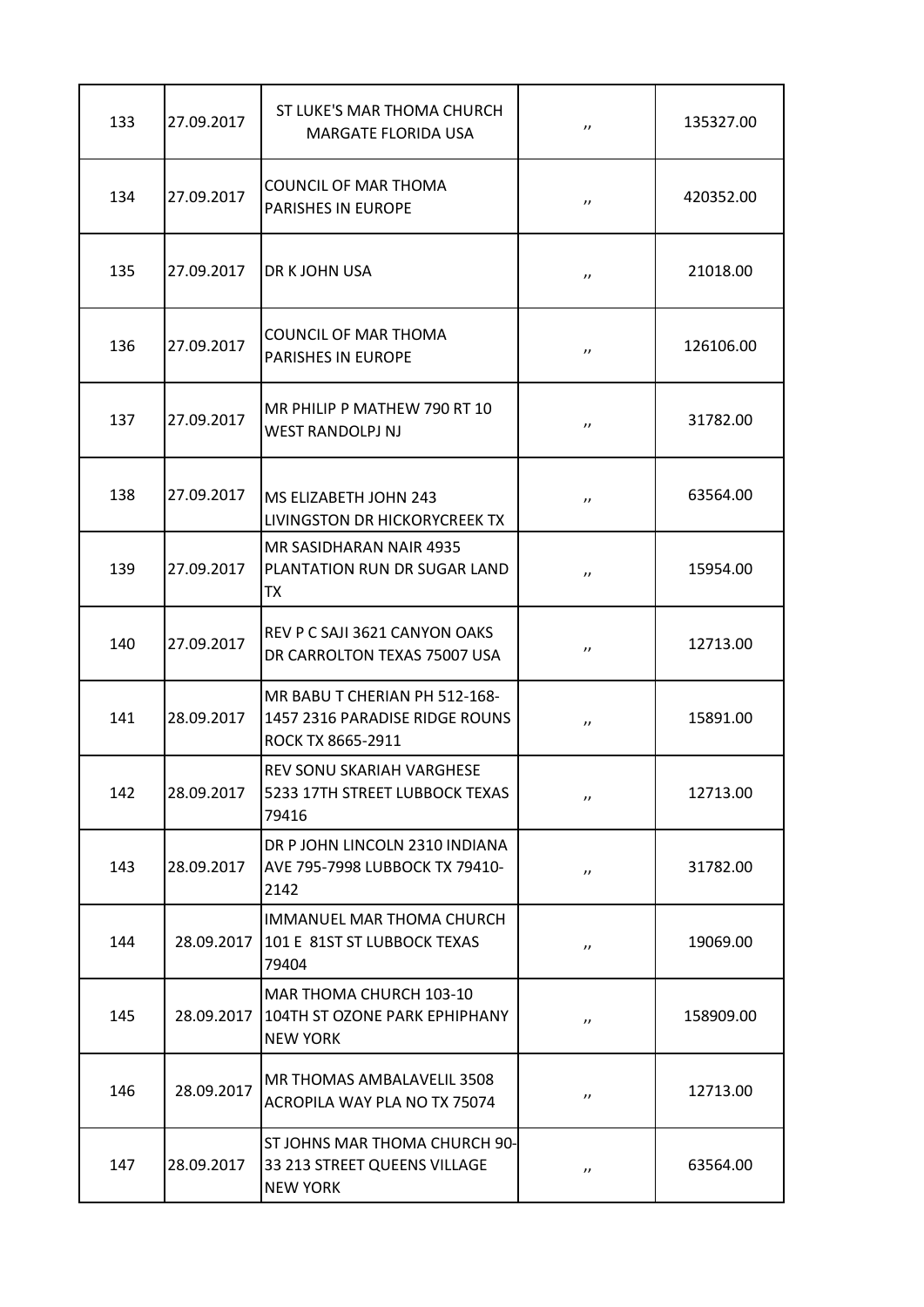| 148 | 28.09.2017 | MR ISSAC P KURIEN 90-332 13TH<br>STREET QUEENS VILLAGE NY 11428                       | $^{\prime\prime}$ | 15891.00  |
|-----|------------|---------------------------------------------------------------------------------------|-------------------|-----------|
| 149 | 28.09.2017 | MAR THOMA CHURCH SOUTH<br><b>FLORIDA DAVIE USA</b>                                    | $^{\prime\prime}$ | 33307.00  |
| 150 | 28.09.2017 | MAR THOMA CHURCH CHICAGO<br><b>USA</b>                                                | $^{\prime\prime}$ | 62992.00  |
| 151 | 28.09.2017 | <b>ST HOMAS MAR THOMA CHURCH</b><br>34 MORRIS STREET YONKERS NEW<br><b>YORK 10705</b> | $^{\prime\prime}$ | 697311.00 |
| 152 | 29.09.2017 | <b>MR SAMUEL THOMAS 115</b><br><b>BROOKLYN AVE NEW HYDE PARK</b><br>NY 11040          | $^{\prime\prime}$ | 22687.00  |
| 153 | 29.09.2017 | <b>IMMANUEL MAR THOMA CHURCH</b><br>10212 FOUNTAIN GATE DR<br>STAFFORD TEXAS 77477    | $^{\prime\prime}$ | 64820.00  |
| 154 | 29.09.2017 | MR ABRAHAM VARGHESE 3803<br>WINTER CREEK CT MISSOURI CITY<br>TX 77459-2569            | $^{\prime\prime}$ | 64820.00  |
| 155 | 29.09.2017 | UNITED CHRISTIAN MINISTRIES<br>12906 SOUTHERN MANOR DRIVE<br>PEARLAND TX 77584-3795   | $^{\prime\prime}$ | 64820.00  |
| 156 | 29.09.2017 | MR JACOB JOHN 4707 JADE GREEN<br><b>COURT HOUSTON TX 77059</b>                        | $^{\prime\prime}$ | 64820.00  |
| 157 | 29.09.2017 | <b>MR THOMAS DANIEL USA</b>                                                           | $^{\prime\prime}$ | 64820.00  |
| 158 | 29.09.2017 | REV JOHNSON THOMAS UNNITHAN<br>10212 FOUNTAIN GATE DR<br>STAFFORD TX 77477 USA ,,     | $^{\prime\prime}$ | 32410.00  |
| 159 | 29.09.2017 | MAR THOMA SOUTH EAST REGION<br>SUNDAY SCHOOL 696 WESTWOOD<br>AVE RIVERVALE NJ 07675   | $^{\prime\prime}$ | 32410.00  |
| 160 | 29.09.2017 | MR ABRAHAM MATHEW 3802<br>WINTER CREEK CT MISSOURI CITY<br>TX 77459-2568              | $^{\prime\prime}$ | 12964.00  |
| 161 | 29.09.2017 | MR JOSEPH JAMES 3715<br><b>BLACKBERRY CIRCLE MISSOURI CITY</b><br>TX 77459            | $^{\prime\prime}$ | 12964.00  |
| 162 | 29.09.2017 | MR THOMAS T KOSHY4806 ARROW<br><b>HEAED LAKE MISSOURI CITY TX</b><br>77459            | $^{\prime\prime}$ | 16205.00  |